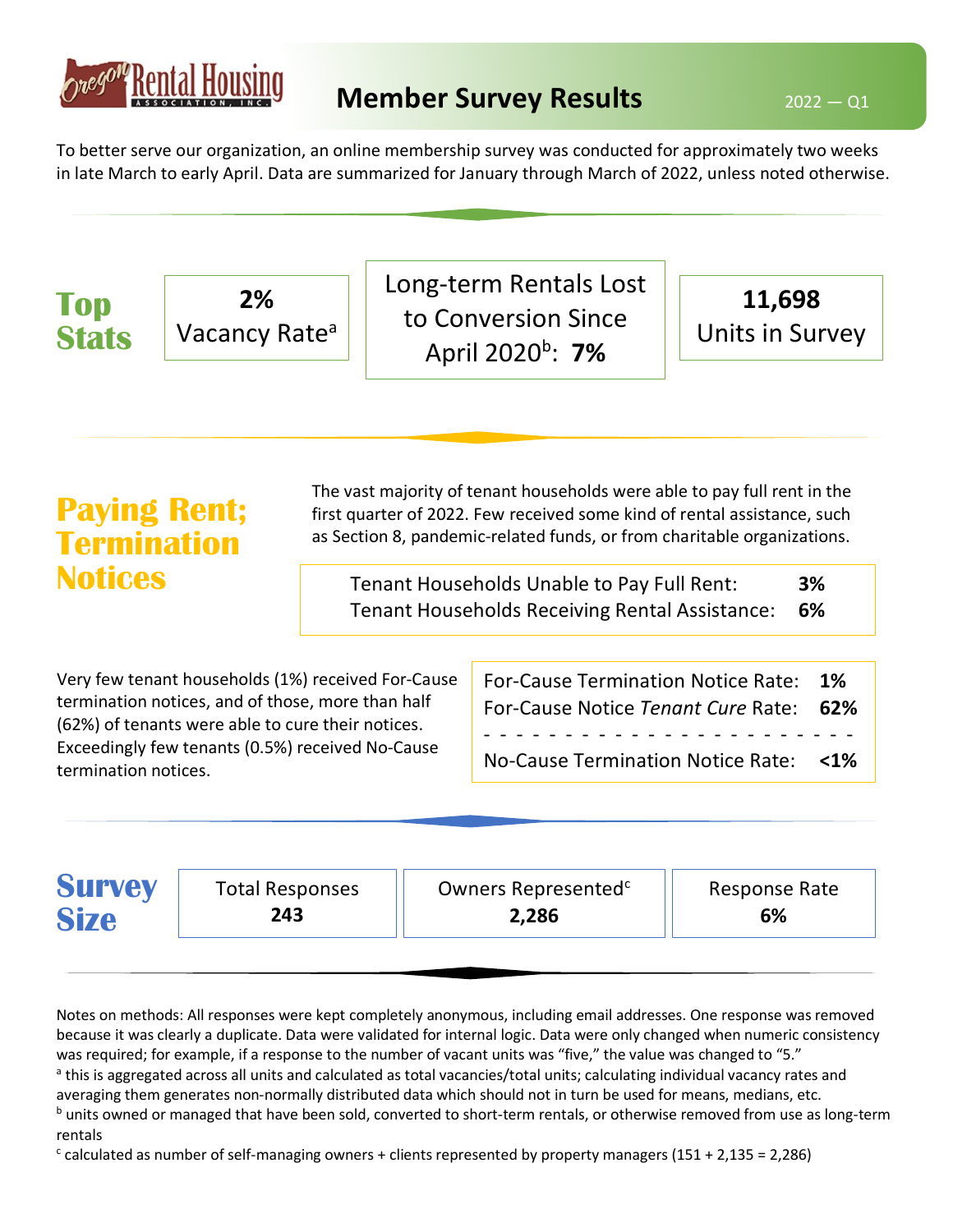## ORHA Member Survey Results, March 2022, Part 2 of 2 **Property Types, Member Demographics, & Future Legislative Concepts**

The following is a series of charts summarizing three additional categories of survey data that were collected: (a) the types and condition of properties owned/managed by members, (b) member demographics, and (c) member suggestions for future legislative concepts.



Figure 1. The vast majority (80%) of ORHA members own or manage a variety of rentals, and do not specialize in only one category of housing. However, of the singlecategory operators, single-family units dominated.



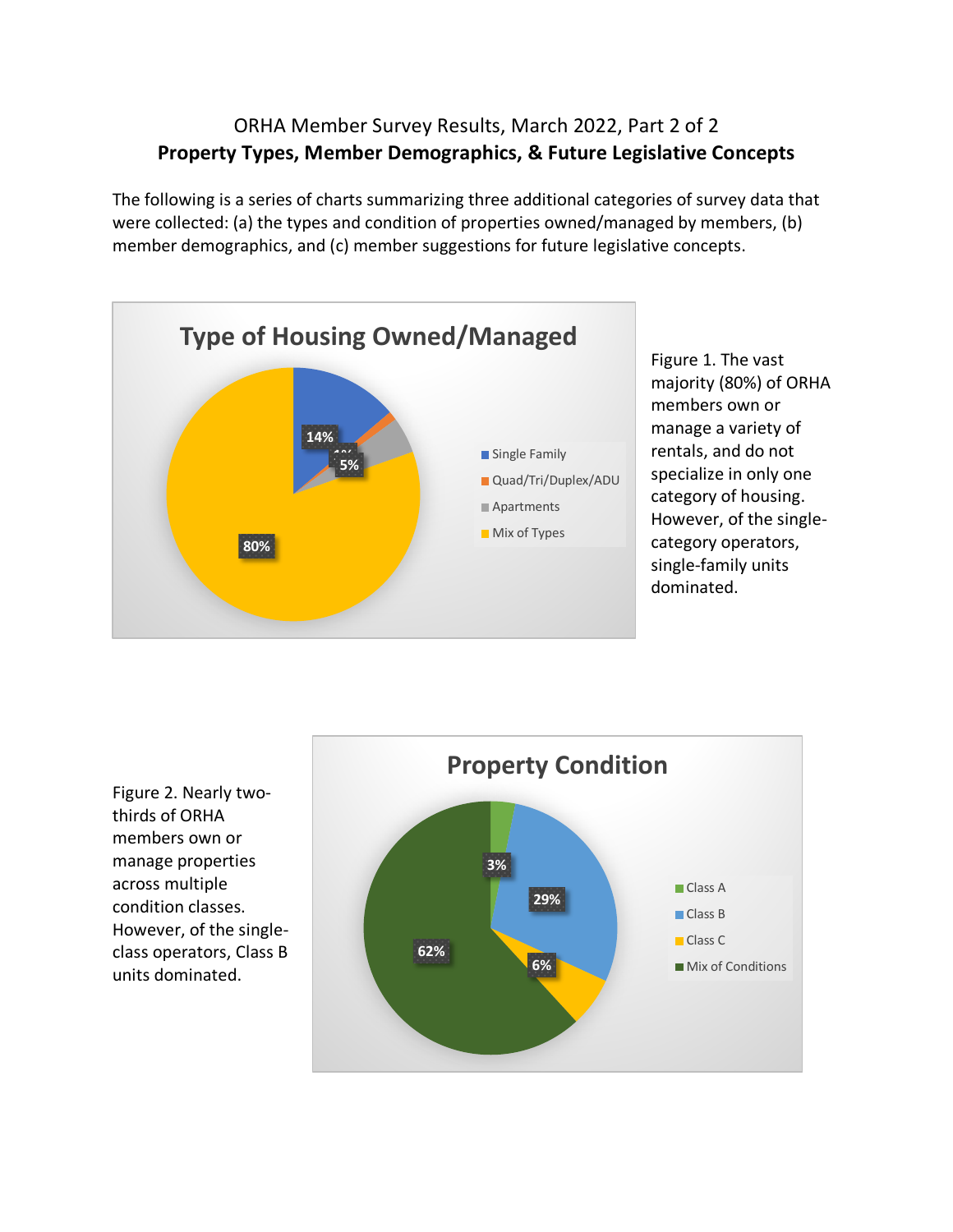## WHAT ROLES DO ORHA MEMBERS FILL?



Figure 3. Composition of ORHA membership by role in the rental industry. Members overwhelmingly identified themselves as Property Owners (70%), followed by a Combination of Roles (16%) and Licensed Property Manager (8%).



## WHO MANAGES THE RENTALS IN ORHA?

Figure 4. Proportion of day-to-day rental management duties by job title. Day-to-day duties are handled by approximately one-third each of: Licensed Property Managers, a Combination of Roles, and Owners/Brokers. Although most members are Property Owners (Figure 3), Licensed Property Managers tend to handle more units per capita than other groups, giving them the largest role in day-to-day operations in ORHA.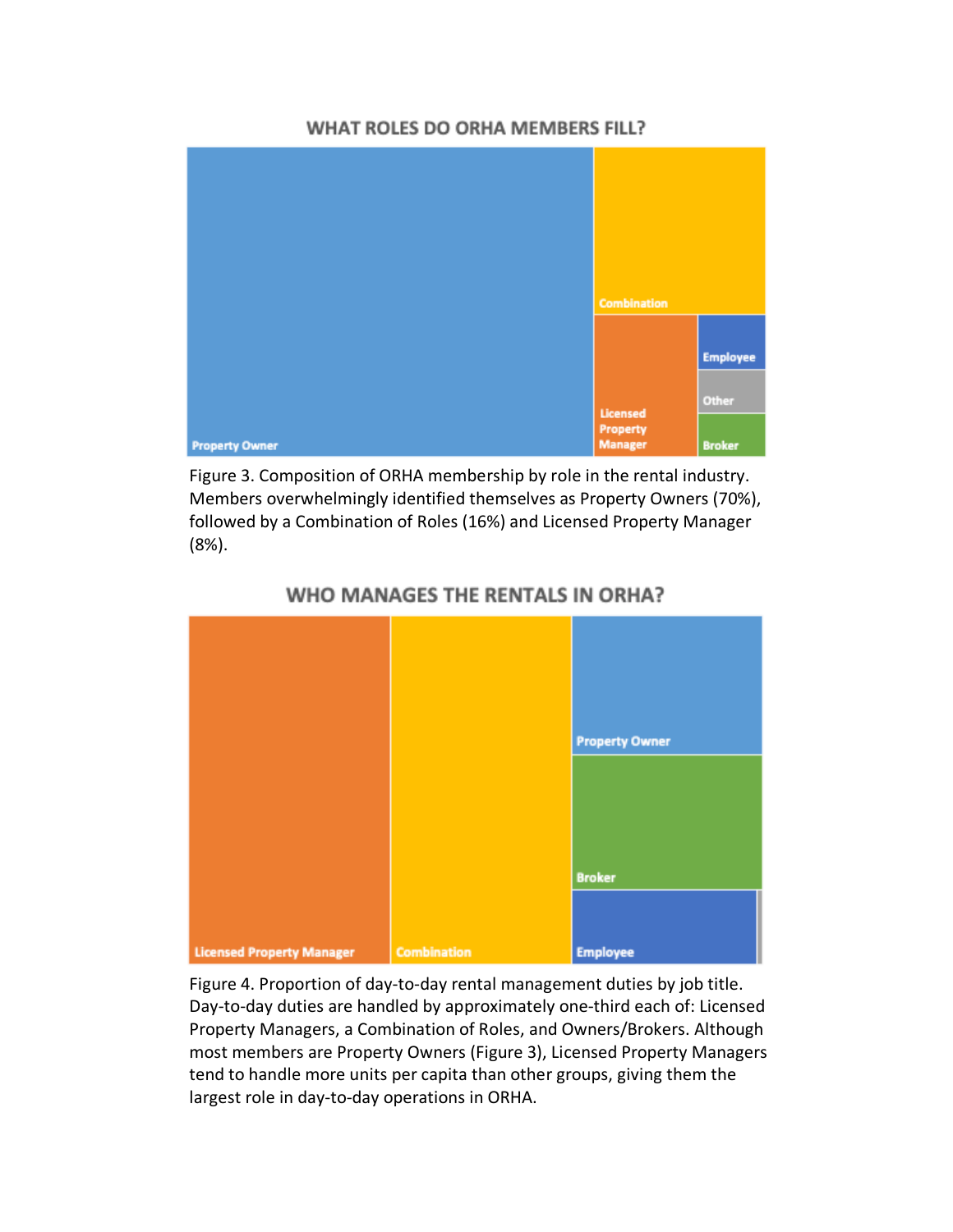

Figure 5. Age distribution of survey respondents by decade. Members in their 60's were the largest group at 37%. Respondents between the ages of 50 and 79 dominate ORHA's demographics, and represent 77% of all members.



State. The similar response rate suggests the survey is reasonably representative of ORHA as a whole.